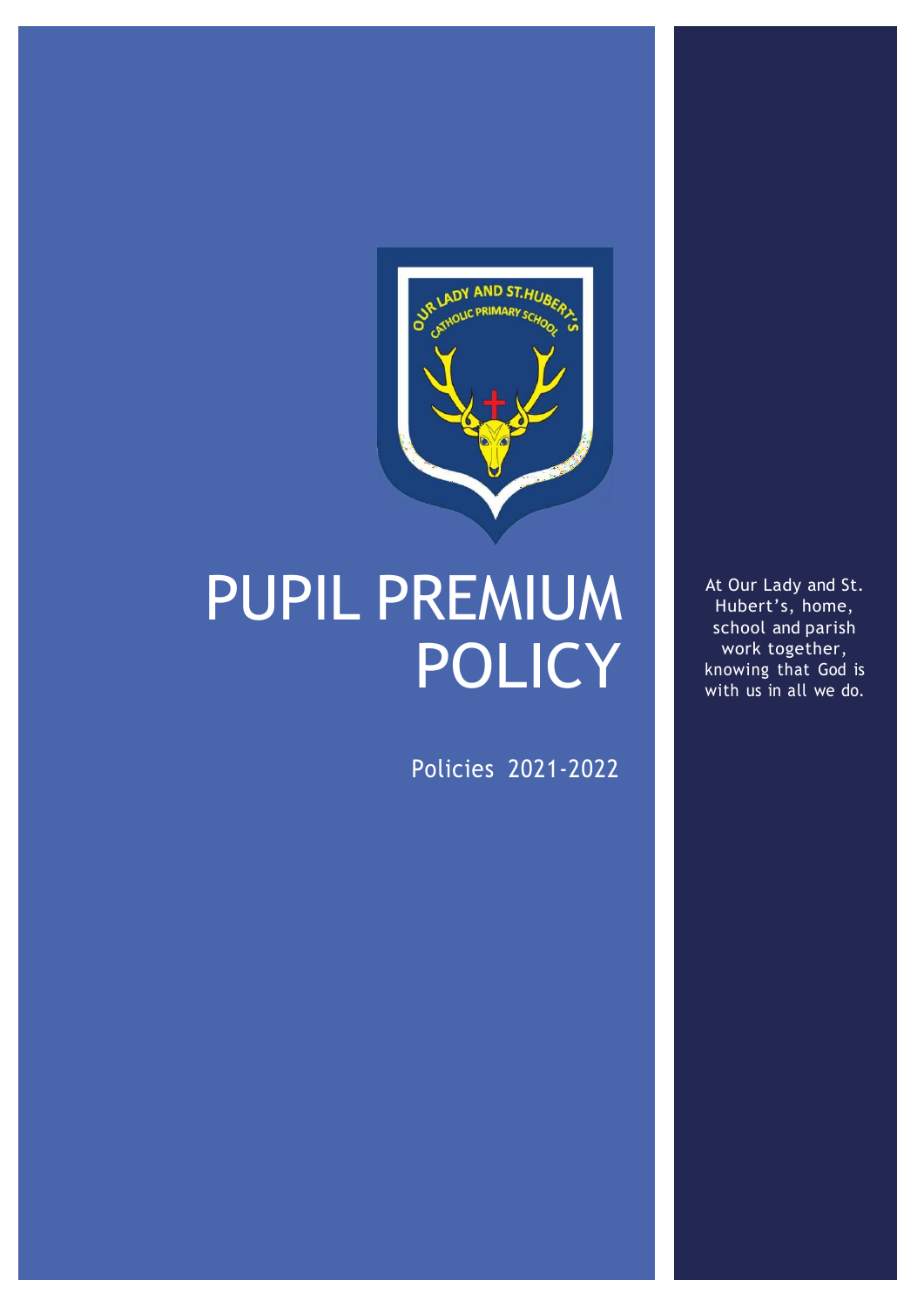# **Contents:**

Statement of intent

- 1. Legal framework
- 2. PPG allocation rates
- 3. Objectives
- 4. How PPG can be spent
- 5. Our long-term strategy for success
- 6. A tiered approach to PPG spending
- 7. Use of the LAC and PLAC premiums
- 8. Example interventions
- 9. Use of the service pupil premium (SPP)
- 10. Accountability
- 11. Reporting
- 12. Pupil premium reviews
- 13. Overpayments
- 14. Monitoring and review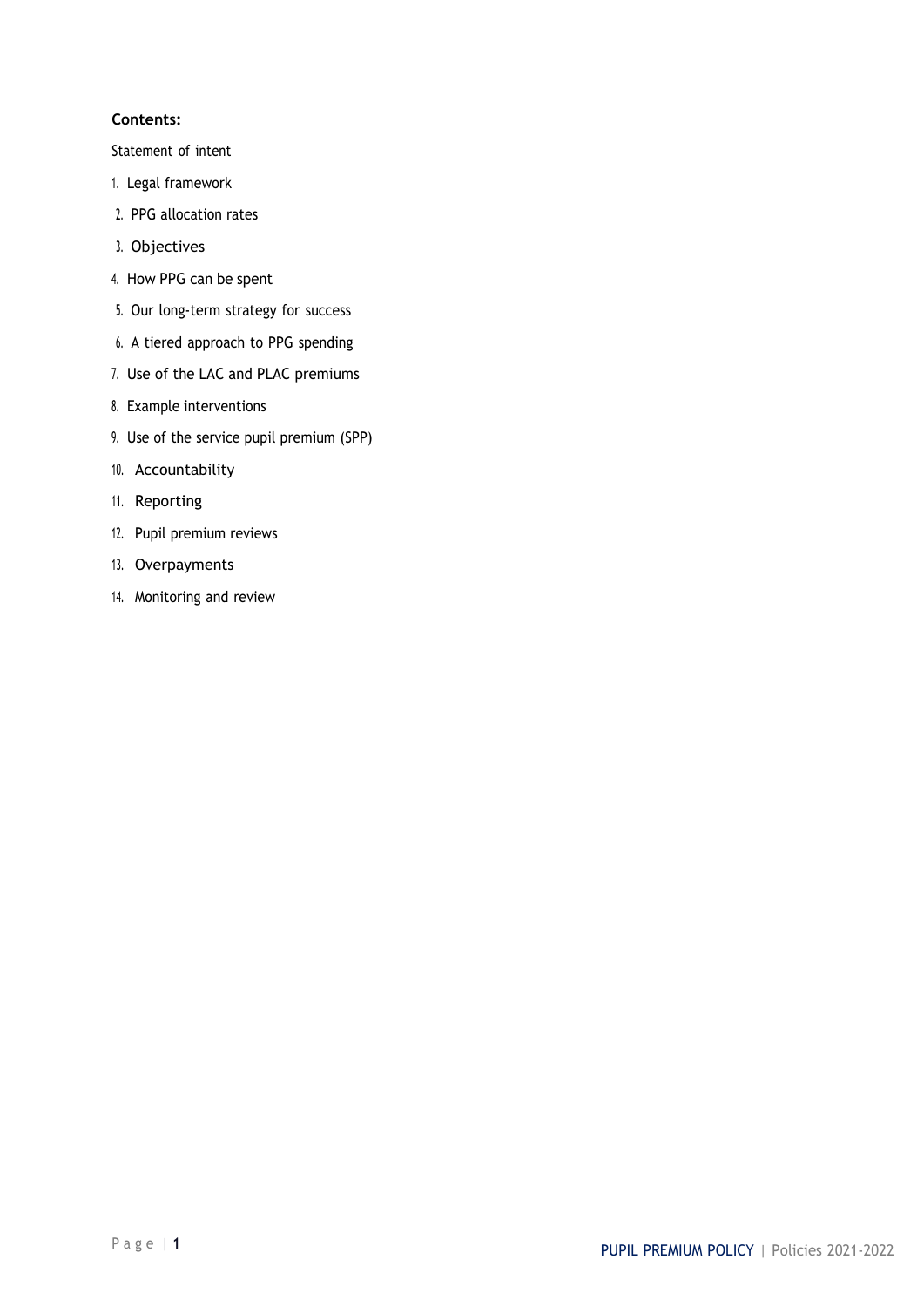# **Statement of intent**

At Our Lady and St Hubert's Catholic Primary School, we believe that the highest possible standards can only be achieved by having the highest expectations of all learners.

Some pupils from disadvantaged backgrounds require additional support; therefore, we will use all the resources available to help them reach their full potential, including the pupil premium grant (PPG).

The PPG was created to provide funding for three key areas:

- Raising the attainment of disadvantaged pupils and closing the gap with their peers.
- Providing funding for CiC and previously LAC (PLAC).
- Supporting pupils with parents in the armed forces.

This policy outlines the amount of funding available, the school's strategy for spending the PPG effectively, and the procedures for ensuring the funding is allocated correctly.

# *Reviewed Annually – Next review, September 2022*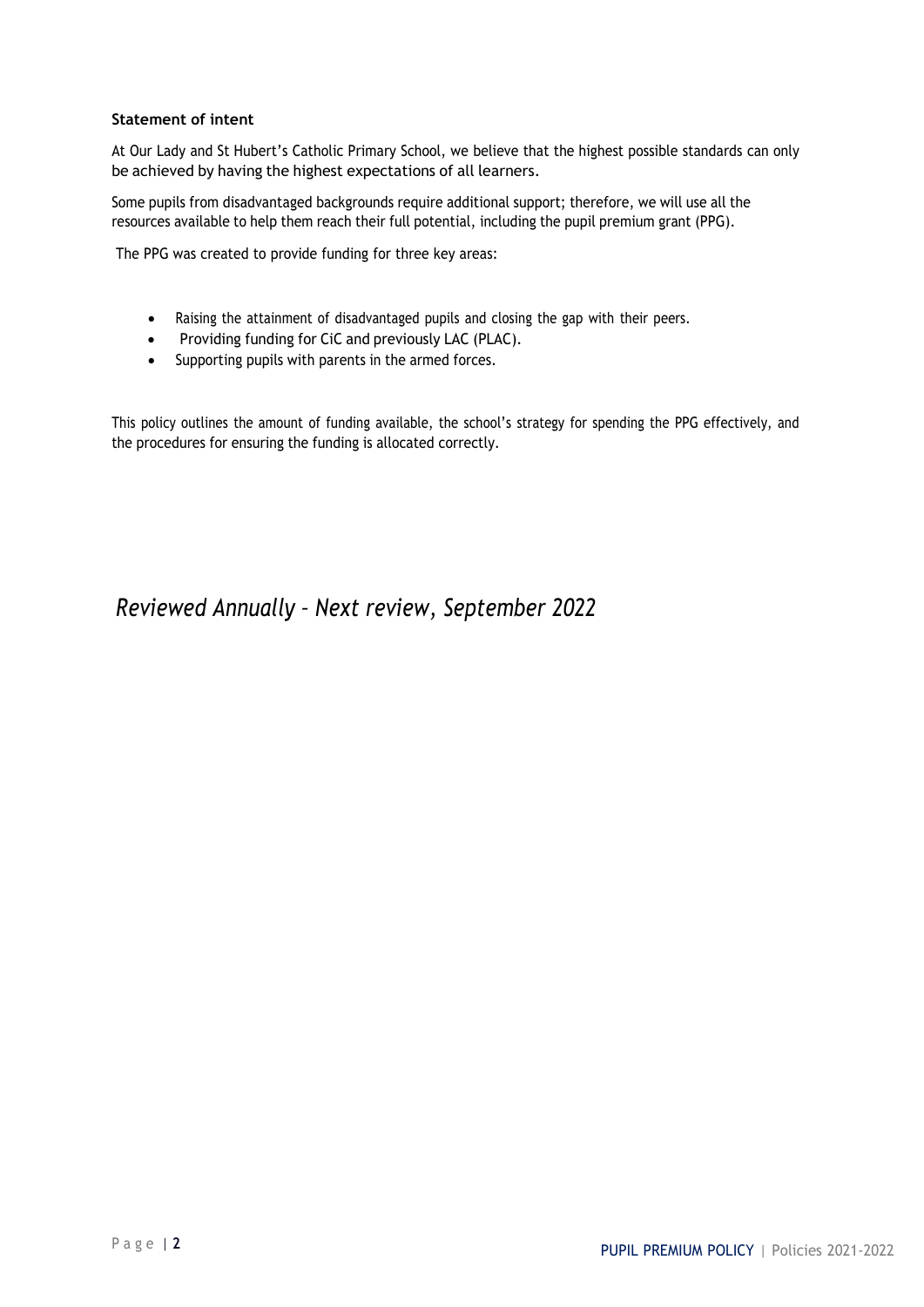# **1. Legal framework**

1.1. This policy has due regard to all relevant legislation and guidance including, but not limited to, the following:

- Children Act 1989
- Equality Act 2010
- DfE (2018) 'Promoting the education of looked-after children and previously looked-after children'
- NCTL and the Teaching Schools Council (TSC) (2018) 'Effective pupil premium reviews'
- Education Endowment Foundation (EEF) (2019) 'The EEF Guide to the Pupil Premium'
- ESFA (2020) 'Pupil premium: conditions of grant 2020 to 2021'
- Ministry of Defence (MoD) (2020) 'The Service Pupil Premium: what you need to know'

# **2. PPG allocation rates**

2.1. For the financial year 2020 to 2021, grant allocations are as follows:

| <b>Disadvantaged pupils</b>                                                                                                                                                    | PPG amount per pupil   |
|--------------------------------------------------------------------------------------------------------------------------------------------------------------------------------|------------------------|
| Pupils in Reception to Year 6 recorded as 'Ever 6 FSM'                                                                                                                         | £1,345                 |
| Pupils in Year 7 to Year 11 recorded as 'Ever 6 FSM'                                                                                                                           | £955                   |
| LAC as defined in the Children Act 1989 - children who are in the care of,<br>or provided with accommodation by, an English LA                                                 | £2,345                 |
| PLAC who have ceased to be looked after by an LA in England or Wales<br>because of adoption, a special guardianship order, a child arrangements<br>order, or a residence order | £2,345                 |
| Service children                                                                                                                                                               | Grant amount per pupil |
| Any pupil in Reception to Year 11 recorded as an 'Ever 6 service child' or in<br>receipt of a child pension from the MoD                                                       | £310                   |

# **3. Objectives**

- 3.1. To provide additional educational support to raise the achievement of pupils in receipt of the PPG
- 3.2. To narrow the gap between the educational achievement of these pupils and their peers.
- 3.3. To address underlying inequalities, as far as possible, between pupils.
- 3.4. To ensure that the PPG reaches the pupils who need it most.
- 3.5. To make a significant impact on the education and lives of these pupils.
- 3.6. To work in partnership with the parents of pupils to collectively ensure pupils' success.

# **4. How PPG can be spent**

4.1. Under the terms of the PPG, the funding may be spent in the following ways:

- For the purposes of the school, i.e. for the educational benefit of pupils registered at the school
- For the benefit of pupils registered at other maintained schools or academies
- On community facilities, i.e. services whose provision furthers any charitable purpose for the benefit of pupils at the school or their families, or people who live or work in the locality in which the school is situated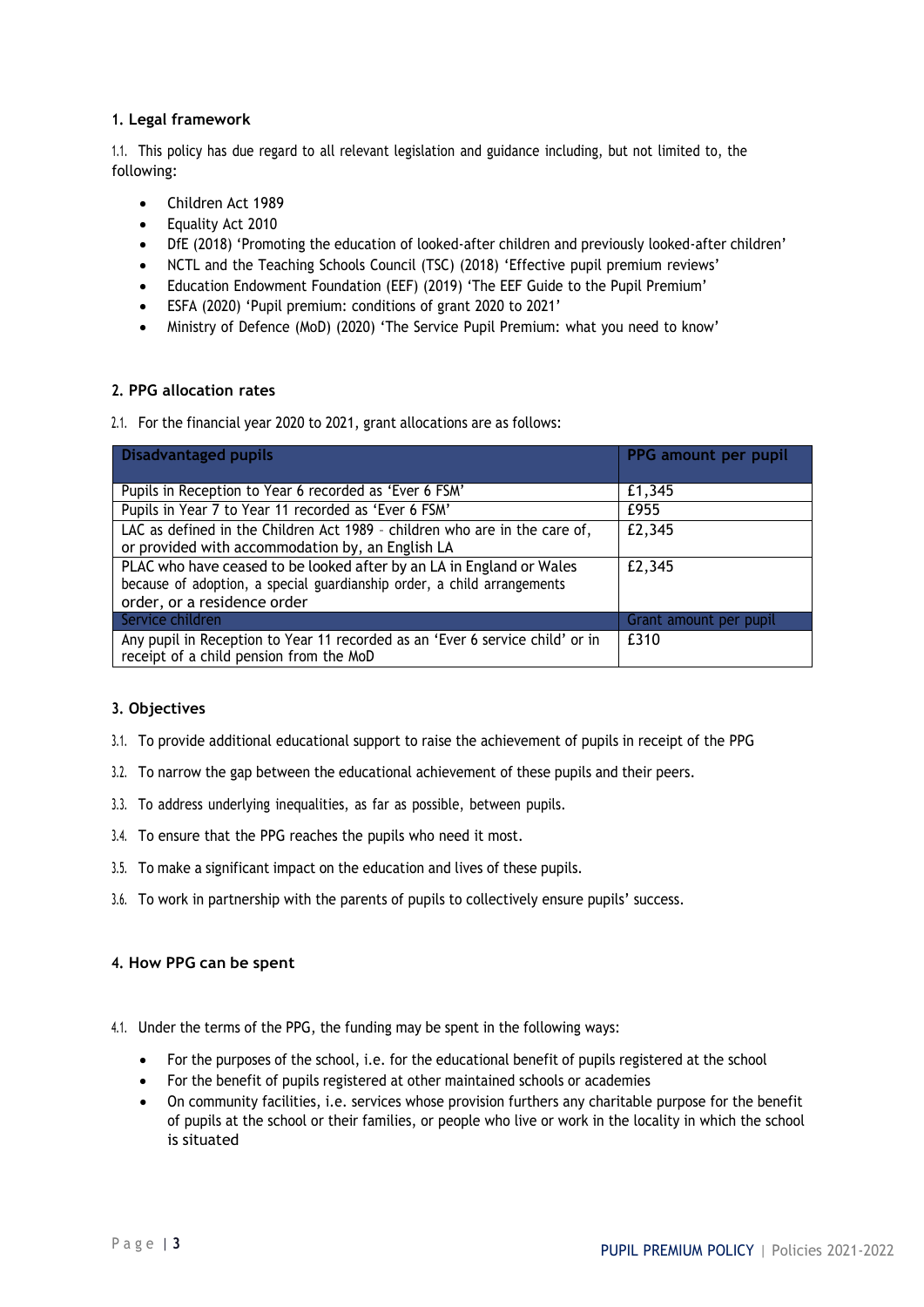4.2. If the PPG is not used within the academic year, some or all of it may be carried forward to the following year.

# **5. Our long-term strategy for success**

5.1. We maximise use of the PPG by:

- Assigning a pupil premium lead to champion the educational needs of PPG recipients and ensure the implementation of this policy.
- Ensuring PPG funding and spending can be identified within the school's budget.
- Consulting the pupil premium lead, Academy Committee, staff, and parents when deciding how funds are spent.
- Assessing the individual provisions required for each pupil in receipt of the PPG.

5.2. We conduct annual reviews to inform the plan and form the school's pupil premium statement.

5.3. We explore evidence-based summaries of PPG use, such as the EEF's Teaching and Learning Toolkit, to determine the best use of the funding.

5.4. We consult the EEF's Families of Schools Database to learn about effective practice in similar schools.

- 5.5. We focus on approaches that:
	- Are individually tailored to the strengths and needs of each pupil
	- Are consistent (based on agreed core principles and components), but also flexible and responsive
	- Are evidence-based
	- Are focussed on clear short-term goals providing opportunities for pupils to experience success.
	- Include regular, high-quality feedback from teaching staff.
	- Engage parents in the agreement and evaluation of support arrangements (e.g. via pupils' personal education plans (PEP))
	- Support pupil transition through the stages of education (e.g. from primary to secondary)
	- Raise aspirations through access to high-quality educational experiences
	- Promote each pupil's awareness and understanding of their own thought process (metacognition) and help them to develop problem-solving strategies
- 5.6. We choose approaches that emphasise:
	- Relationship-building, both with appropriate adults and with their peers.
	- An emotionally intelligent approach to the setting of clear behaviour boundaries.
	- Increasing pupils' understanding of their emotions and identity.
	- Positive reinforcement.
	- Building self-esteem.
	- Relevance to the learner the approach relates to pupils' interests and makes success matter to them.
	- A joined-up approach involving the pupil's social worker, carer, virtual school head (VSH), and other relevant professionals.
	- A child-centred approach to assessment for learning.

# **6. A tiered approach to PPG spending**

6.1. We operate a tiered approach to PPG spending to ensure spending is both balanced and focussed. Spending priorities are as follows:

1: Teaching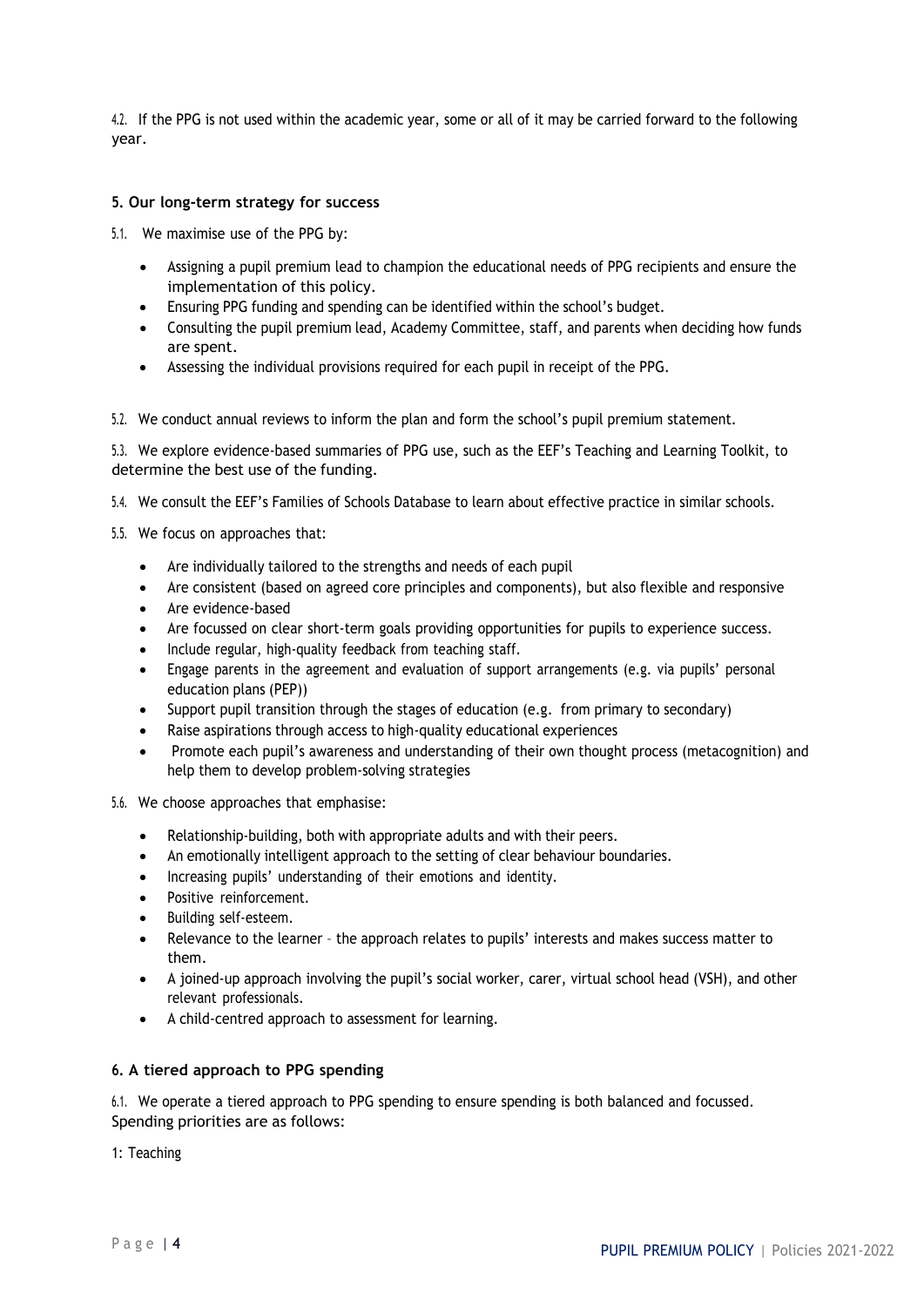#### 2: Targeted academic support

3: Wider strategies

6.2. Evidence shows that targeted support has a positive impact and is a key component of effective PPG use. We spend the PPG on targeted support in the following ways:

- Structured interventions
- Small group tuition
- One-to-one support

6.3. Wider strategies are used to overcome non-academic barriers to success. We spend the PPG on the following wider strategies:

- Behaviour support
- Cooking skills
- Booster activities
- Music lessons
- Trips and external visits
- Social, emotional and mental health support

#### **7. Use of the CiC and PLAC premiums**

7.1. The CiC premium is managed by the LA's designated VSH.

7.2. The premium is used to benefit a pupil's educational needs as described in their PEP.

7.3. To avoid any delays in providing support, the school works with the VSH to ensure that funding allocation is as simple as possible.

7.4. The CiC premium is used to facilitate a wide range of educational support for CiC.

7.5. The designated teacher and carers work with the VSH to gain a full understanding of each pupil's needs and determine how to use the premium to support each pupil effectively.

7.6. The designated teacher works with the VSH to ensure that all available funding is spent.

7.7. PLAC premium is allocated directly to the school.

7.8. CiC premium and PLAC premium are not personal budgets for individual pupils; however, the VSH and the school may choose to allocate an amount of funding to an individual to support their needs.

#### **8. Example interventions**

8.1. We may utilise the following achievement-focussed interventions:

- Providing one-to-one and small group work with experienced teachers to address pupils' specific knowledge gaps
- Creating additional teaching and learning opportunities using TAs
- Targeting English and maths teaching for pupils who are below age-related expectations
- Targeting pupils who require additional help to reach age-related expectations
- 8.2. We may utilise the following teaching-focussed interventions:
	- A termly one-day teaching development programme delivered by external experts
	- Weekly individual coaching sessions to support teachers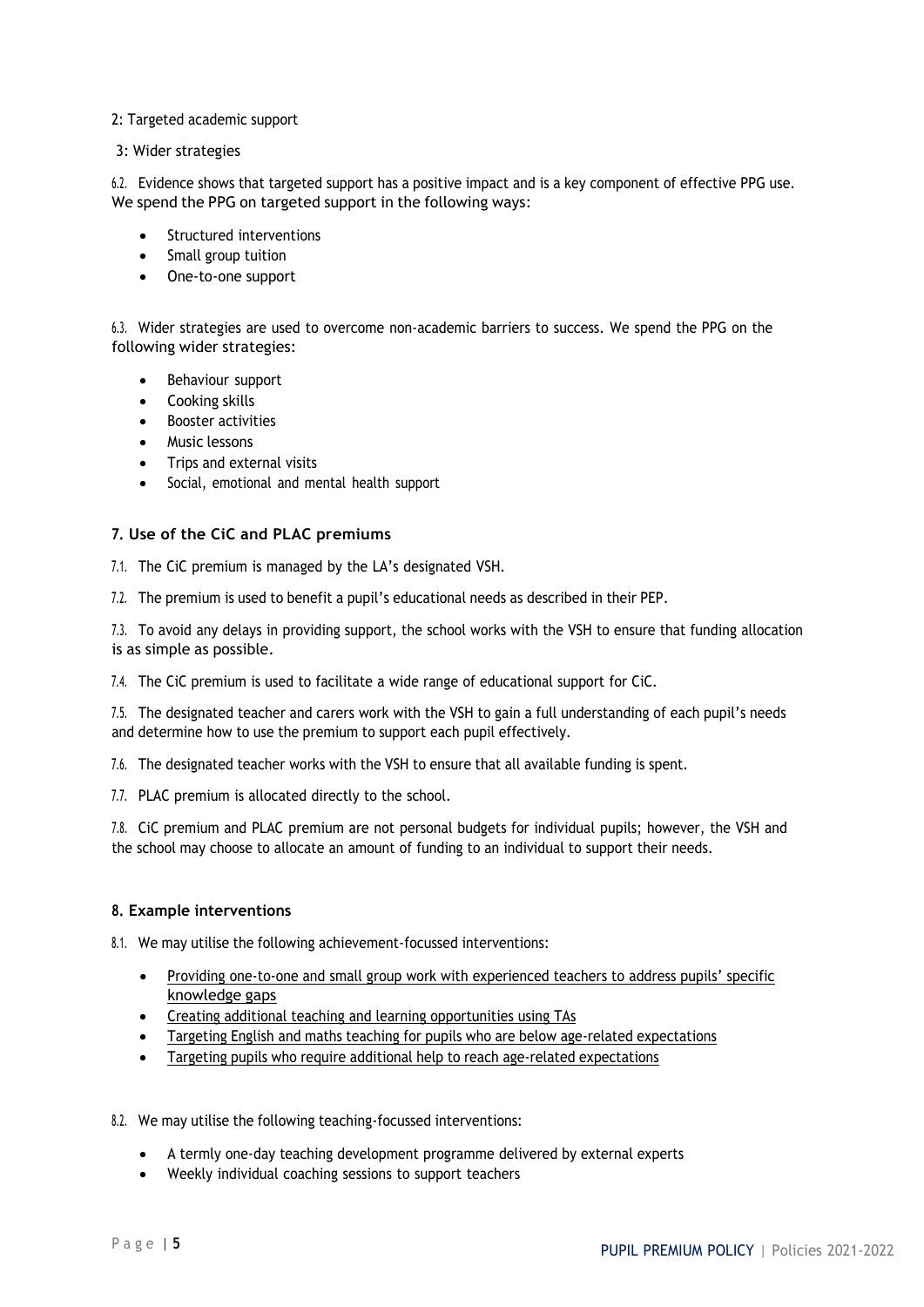- 8.3. We may utilise the following wellbeing-focussed interventions:
	- One-to-one counselling sessions
	- Occupational therapy-based interventions
	- Allocating funds to enable pupils to participate in extra-curricular activities
	- Educational Psychology assessments, monitoring and support
- 8.4. We may utilise the following communication-focussed interventions:
	- Vocabulary interventions for pupils with poor oral language and communication skills
	- Support for pupils to access a range of off-site trips and experiences  $\Box$
	- Use of the online packages speech and language link

# **9. Use of the service pupil premium (SPP)**

9.1. The SPP is provided to allow the school to give pastoral support to service children during challenging times and mitigate the negative impact of family mobility or parental deployment.

9.2. Pupils qualify for the SPP if they meet at least one of the following criteria:

- They have a parent serving in the regular armed forces
- They have been registered as a 'service child' on the January school census at any point since 2015 (known as the 'Ever 6 service child measure')
- They have a parent who died whilst serving in the armed forces and the pupil receives a pension under the armed forces compensation scheme or the war pensions scheme
- They have a parent who is on full commitment as part of the full-time reserve service
- 9.3. The school does not combine the SPP with any other form of PPG.
- 9.4. SPP spending is accounted for separately to any other form of PPG.
- 9.5. The school may use the SPP for:
	- Providing pastoral support in the form of counselling, nurture groups, clubs, etc.
	- Improving the means of communication between the pupil and their deployed parent(s), such as introducing a 'video call club'.
	- Helping pupils to develop scrapbooks and diaries that can be shown to their parent(s) on their return.
	- Funding staff hours spent assisting the pupil when they join a new school as a result of a new posting.
	- School trips specifically for service children, such as military-specific trips that allow pupils to join a wider community and better understand the role their service parent plays.

9.6. The school does not use the SPP to subsidise routine school activities.

# **10. Accountability**

10.1. Individual targets are set for each pupil in receipt of the PPG and their progress towards achieving these targets is analysed at the end of interventions.

10.2. The progress of pupils in receipt of the PPG is regularly discussed with subject teachers.

10.3. Ofsted inspections will report on the attainment and progress of disadvantaged pupils in receipt of the PPG.